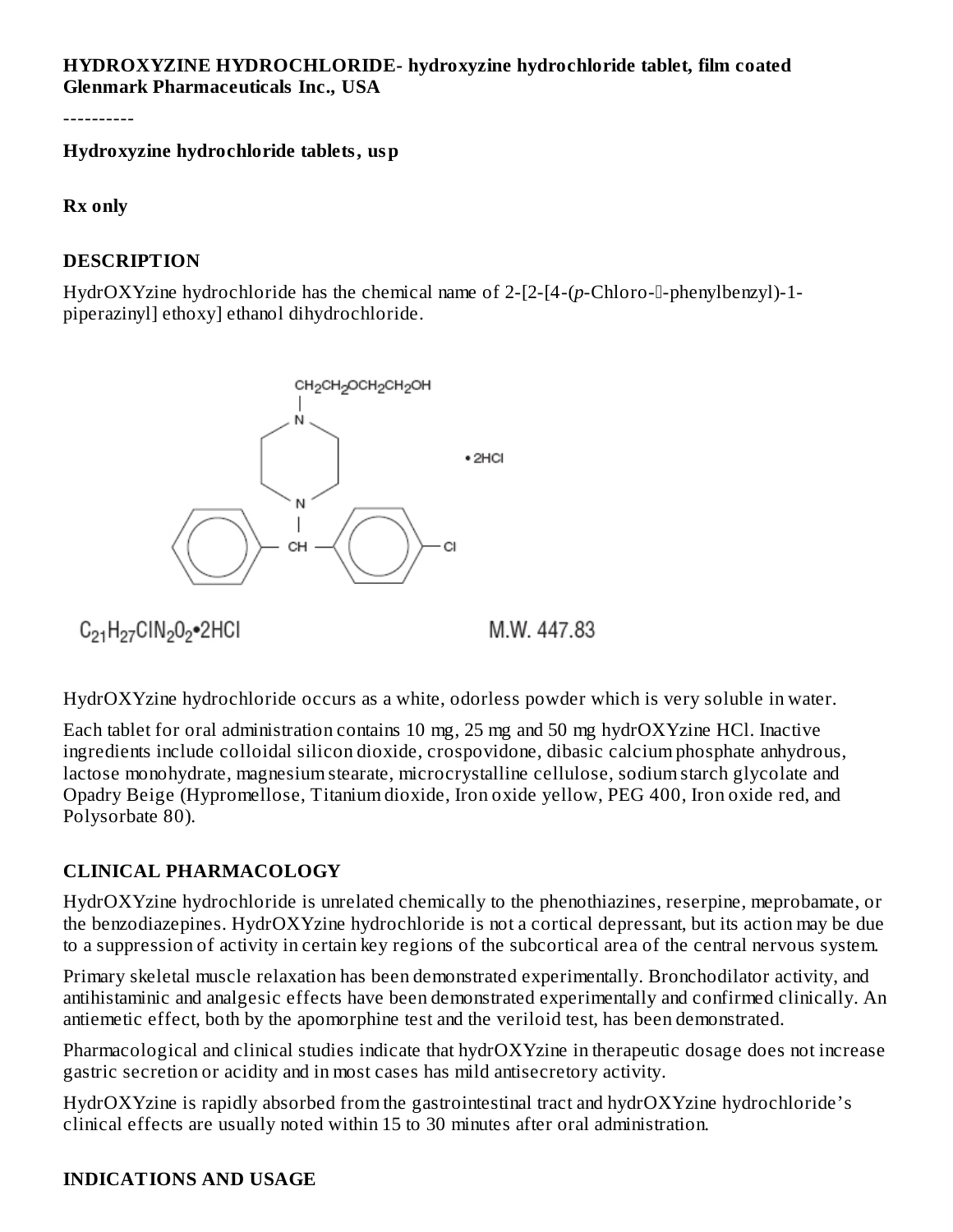For symptomatic relief of anxiety and tension associated with psychoneurosis and as an adjunct in organic disease states in which anxiety is manifested.

Useful in the management of pruritus due to allergic conditions such as chronic urticaria and atopic and contact dermatoses, and in histamine-mediated pruritus.

As a sedative when used as premedication and following general anesthesia, **hydrOXYzine may potentiate meperidine and barbiturates**, so their use in pre-anesthetic adjunctive therapy should be modified on an individual basis. Atropine and other belladonna alkaloids are not affected by the drug. HydrOXYzine is not known to interfere with the action of digitalis in any way and it may be used concurrently with this agent.

The effectiveness of hydrOXYzine as an antianxiety agent for long-term use, that is more than 4 months, has not been assessed by systematic clinical studies. The physician should reassess periodically the usefulness of the drug for the individual patient.

### **CONTRAINDICATIONS**

Oral hydrOXYzine hydrochloride is contraindicated in patients with known hypersensitivity to hydrOXYzine hydrochloride products, and in patients with known hypersensitivity to cetirizine hydrochloride or levocetirizine hydrochloride.

Hydroxyzine is contraindicated in patients with a prolonged QT interval.

HydrOXYzine, when administered to the pregnant mouse, rat, and rabbit, induced fetal abnormalities in the rat and mouse at doses substantially above the human therapeutic range. Clinical data in human beings are inadequate to establish safety in early pregnancy. Until such data are available, hydrOXYzine is contraindicated in early pregnancy. HydrOXYzine is contraindicated for patients who have shown a previous hypersensitivity to it.

#### **WARNINGS**

**Nursing mothers:** It is not known whether this drug is excreted in human milk. Since many drugs are so excreted, hydrOXYzine should not be given to nursing mothers.

#### **PRECAUTIONS**

THE POTENTIATING ACTION OF HYDROXYZINE MUST BE CONSIDERED WHEN THE DRUG IS USED IN CONJUNCTION WITH CENTRAL NERVOUS SYSTEM DEPRESSANTS SUCH AS NARCOTICS, NONNARCOTIC ANALGESICS AND BARBITURATES. Therefore, when central nervous system depressants are administered concomitantly with hydrOXYzine their dosage should be reduced.

QT Prolongation/Torsade de Pointes (TdP): Cases of QT prolongation and Torsade de Pointes have been reported during post-marketing use of hydroxyzine. The majority of reports occurred in patients with other risk factors for QT prolongation/TdP (pre-existing heart disease, electrolyte imbalances or concomitant arrhythmogenic drug use). Therefore, hydroxyzine should be used with caution in patients with risk factors for QT prolongation, congenital long QT syndrome, a family history of long QT syndrome, other conditions that predispose to QT prolongation and ventricular arrhythmia, as well as recent myocardial infarction, uncompensated heart failure, and bradyarrhythmias.

Caution is recommended during the concomitant use of drugs known to prolong the QT interval. These include Class 1A (e.g., quinidine, procainamide) or Class III (e.g., amiodarone, sotalol) antiarrhythmics, certain antipsychotics (e.g., ziprasidone,iloperidone, clozapine, quetiapine, chlorpromazine), certain antidepressants (e.g.,citalopram, fluoxetine), certain antibiotics (e.g., azithromycin, erythromycin,clarithromycin, gatifloxacin, moxifloxacin); and others (e.g., pentamidine,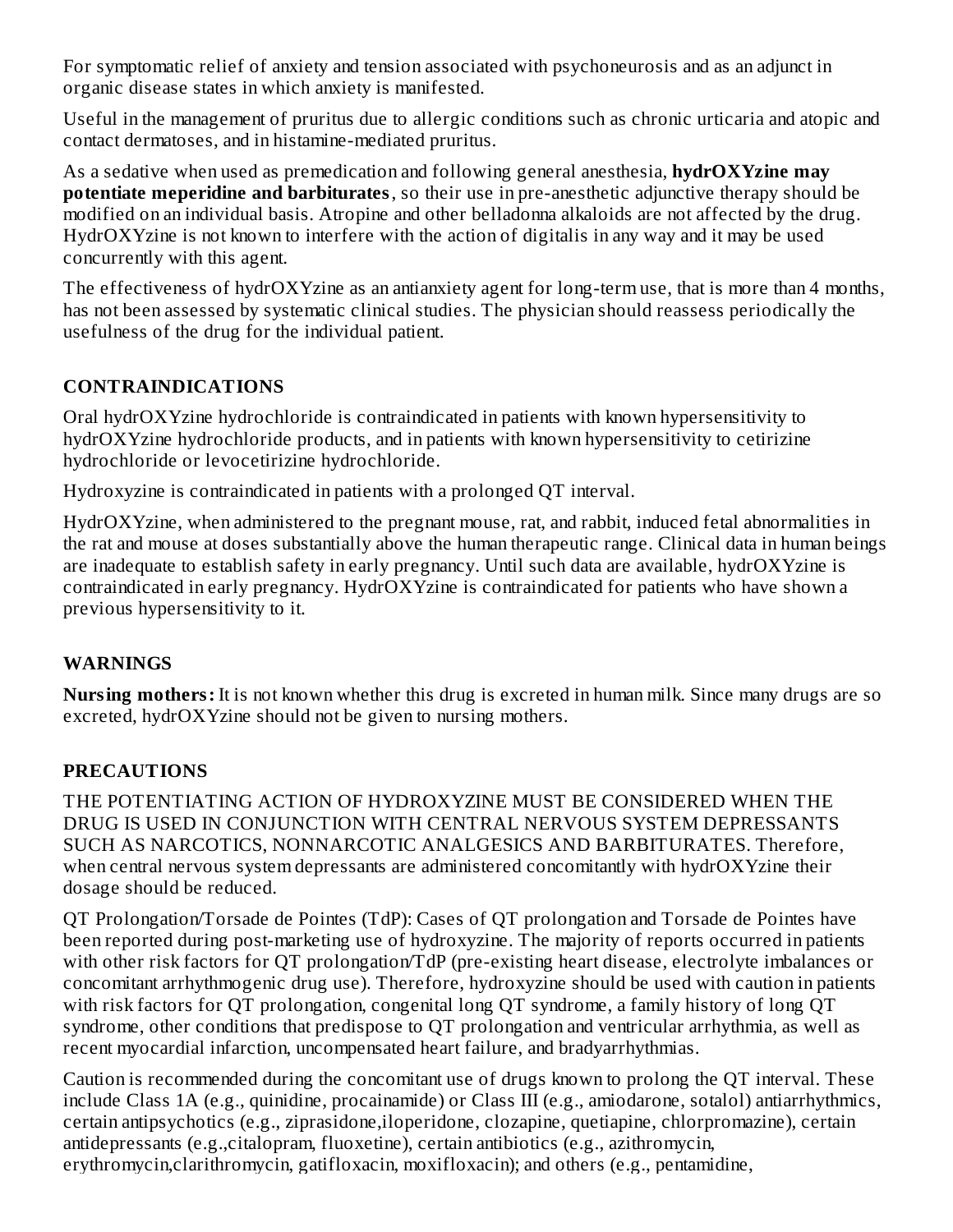methadone,ondansetron, droperidol).

Since drowsiness may occur with use of this drug, patients should be warned of this possibility and cautioned against driving a car or operating dangerous machinery while taking hydrOXYzine hydrochloride. Patients should be advised against the simultaneous use of other CNS depressant drugs, and cautioned that the effect of alcohol may be increased.

### **Geriatric us e**

A determination has not been made whether controlled clinical studies of hydrOXYzine included sufficient numbers of subjects aged 65 and over to define a difference in response from younger subjects. Other reported clinical experience has not identified differences in responses between the elderly and younger patients. In general, dose selection for an elderly patient should be cautious, usually starting at the low end of the dosing range, reflecting the greater frequency of decreased hepatic, renal or cardiac function, and of concomitant disease or other drug therapy.

The extent of renal excretion of hydrOXYzine has not been determined. Because elderly patients are more likely to have decreased renal function, care should be taken in dose selections.

Sedating drugs may cause confusion and over sedation in the elderly; elderly patients generally should be started on low doses of hydrOXYzine and observed closely.

### **Acute Generalized Exanthematous Pustulosis (AGEP)**

Hydroxyzine may rarely cause acute generalized exanthematous pustulosis (AGEP), a serious skin reaction characterized by fever and numerous small, superficial, non-follicular, sterile pustules, arising within large areas of edematous erythema. Inform patients about the signs of AGEP, and discontinue hydroxyzine at the first appearance of a skin rash, worsening of pre-existing skin reactions which hydroxyzine may be used to treat, or any other sign of hypersensitivity. If signs or symptoms suggest AGEP, use of hydroxyzine should not be resumed and alternative therapy should be considered. Avoid cetirizine or levocetirizine in patients who have experienced AGEP or other hypersensitivity reactions with hydroxyzine, due to the risk of cross-sensitivity.

## **ADVERSE REACTIONS**

Side effects reported with the administration of hydrOXYzine hydrochloride are usually mild and transitory in nature.

### **Anticholinergic:** Dry mouth.

**Central Nervous System:** Drowsiness is usually transitory and may disappear in a few days of continued therapy or upon reduction of the dose. Involuntary motor activity including rare instances of tremor and convulsions have been reported, usually with doses considerably higher than those recommended. Clinically significant respiratory depression has not been reported at recommended doses.

**Cardiac System:** QT prolongation, Torsade de Pointes.

In postmarketing experience, the following additional undesirable effects have been reported:

**Body as a Whole:** Allergic reaction.

**Nervous System:** Headache.

**Psychiatric:** Hallucination.

**Skin and Appendages:** Oral hydrOXYzine hydrochloride is associated with Acute Generalized Exanthematous Pustulosis (AGEP) and fixed drug eruptions in postmarketing reports.

Pruritus, rash, urticaria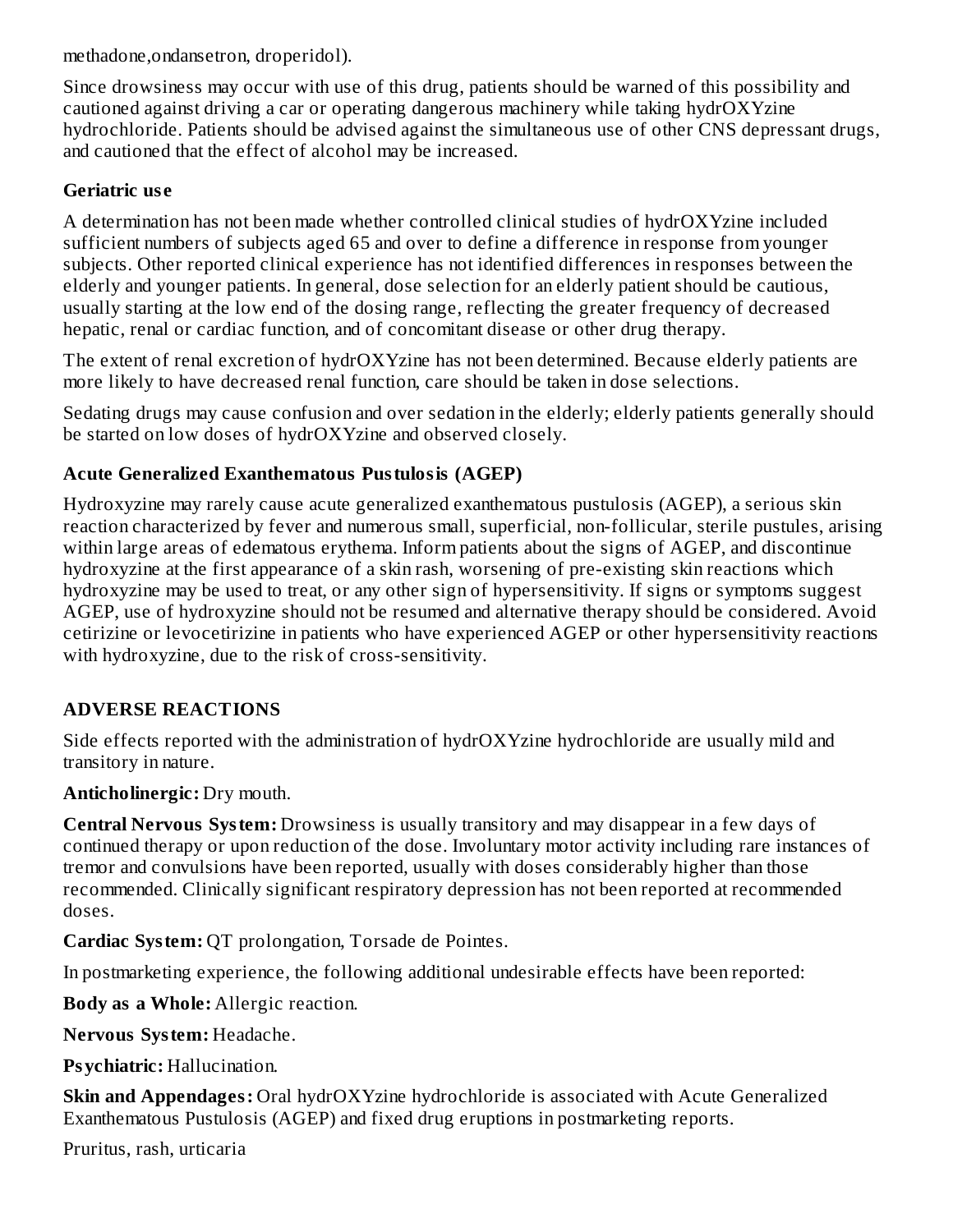### **OVERDOSAGE**

The most common manifestation of hydrOXYzine hydrochloride overdosage is hypersedation. Other reported signs and symptoms were convulsions, stupor, nausea and vomiting. As in the management of overdose with any drug, it should be borne in mind that multiple agents may have been taken.

If vomiting has not occurred spontaneously, it should be induced. Immediate gastric lavage is also recommended. General supportive care, including frequent monitoring of the vital signs and close observation of the patient, is indicated. Hypotension, though unlikely, may be controlled with intravenous fluids and levaterenol or metaraminol. Do not use epinephrine as hydrOXYzine hydrochloride counteracts its pressor action.

Hydroxyzine overdose may cause QT prolongation and Torsade de Pointes. ECG monitoring is recommended in cases of hydroxyzine overdose.

There is no specific antidote. It is doubtful that hemodialysis would be of any value in the treatment of overdosage with hydrOXYzine. However, if other agents such as barbiturates have been ingested concomitantly, hemodialysis may be indicated. There is no practical method to quantitate hydrOXYzine in body fluids or tissue after its ingestion or administration.

### **DOSAGE AND ADMINISTRATION**

For symptomatic relief of anxiety and tension associated with psychoneurosis and as an adjunct in organic disease states in which anxiety is manifested: in adults, 50-100 mg q.i.d.; children under 6 years, 50 mg daily in divided doses; children over 6 years, 50-100 mg daily in divided doses.

For use in the management of pruritus due to allergic conditions such as chronic urticaria and atopic and contact dermatoses, and in histamine-mediated pruritus: in adults, 25 mg t.i.d. or q.i.d.; children under 6 years, 50 mg daily in divided doses; children over 6 years, 50-100 mg daily in divided doses.

As a sedative when used as a premedication and following general anesthesia: 50-100 mg in adults, and 0.6 mg/kg of body weight in children.

When treatment is initiated by the intramuscular route of administration, subsequent doses may be administered orally.

As with all potent medication, the dosage should be adjusted according to the patient's response to therapy.

#### **HOW SUPPLIED**

HydrOXYzine Hydrochloride Tablets, USP 10 mg, 25 mg and 50 mg are supplied as follows:

10 mg Tablets: Beige, film coated, round, biconvex tablets debossed with '**IG**'on one side and '**275**'on other.

Bottles of 100 NDC # 68462-352-01 Bottles of 500 NDC # 68462-352-05

25 mg Tablets: Beige, film coated, round, biconvex tablets debossed with '**IG**'on one side and '**276**'on other.

Bottles of 100 NDC # 68462-353-01 Bottles of 500 NDC # 68462-353-05

50 mg Tablets: Beige, film coated, round, biconvex tablets debossed with '**IG**'on one side and '**277**'on other.

Bottles of 100 NDC # 68462-354-01 Bottles of 500 NDC # 68462-354-05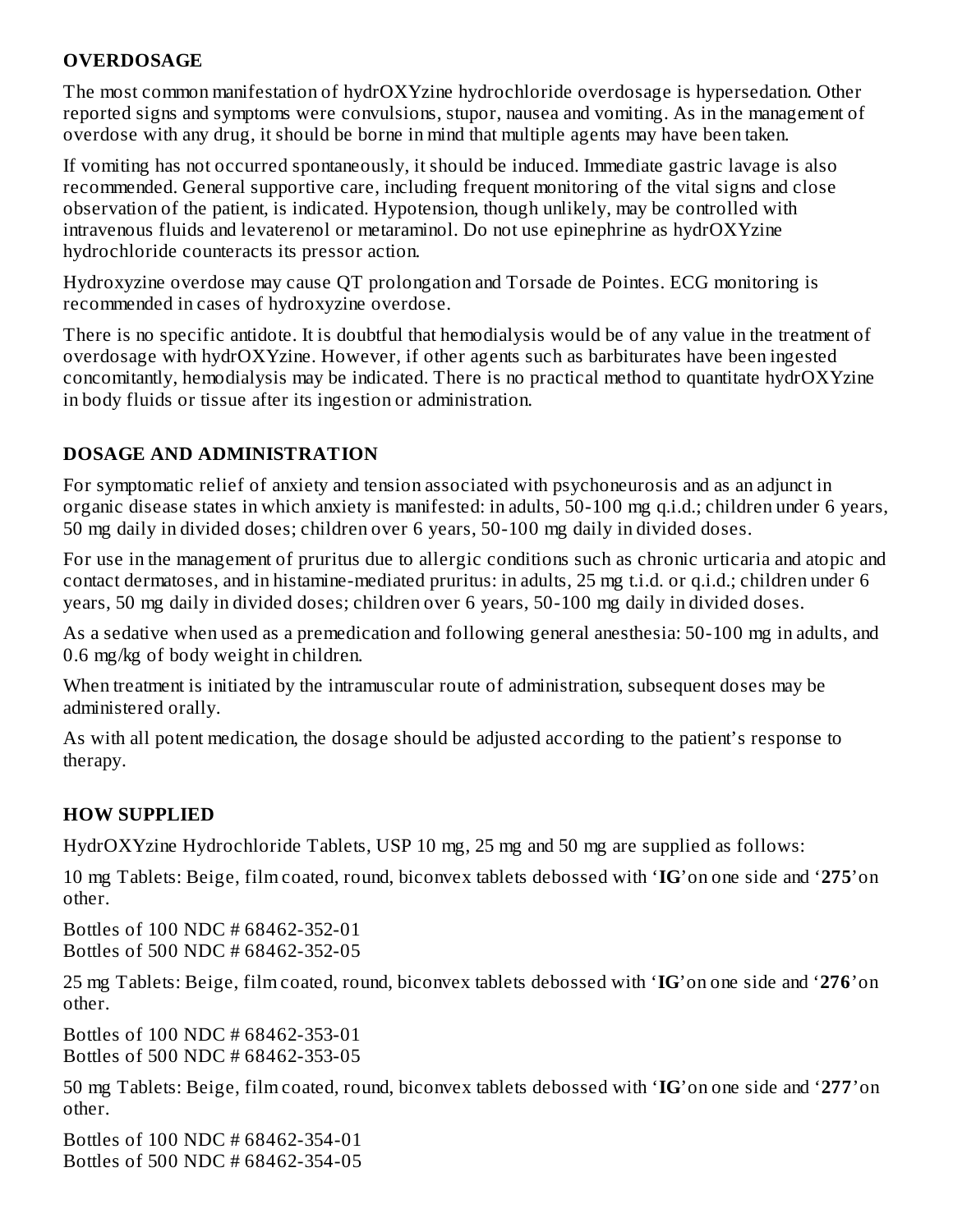Dispense in a tight container as defined in the USP.

Store at 20° to 25°C (68° to 77°F) [See USP Controlled Room Temperature].

KEEP THIS AND ALL MEDICATIONS OUT OF THE REACH OF CHILDREN.

Manufactured by:

InvaGen Pharmaceuticals, Inc. Hauppauge, NY 11788

Manufactured for:



Glenmark Pharmaceuticals Inc., USA Mahwah, NJ 07430

Questions? 1 (888) 721-7115 www.glenmarkpharma.com/usa

Rev: 10/16

**Package/Label Display Panel**

**NDC 68462-352-01**

**HydrOXYzine HCl Tablets, USP 10 mg**



**Package/Label Display Panel NDC 68462-353-01 HydrOXYzine HCl Tablets, USP 25 mg**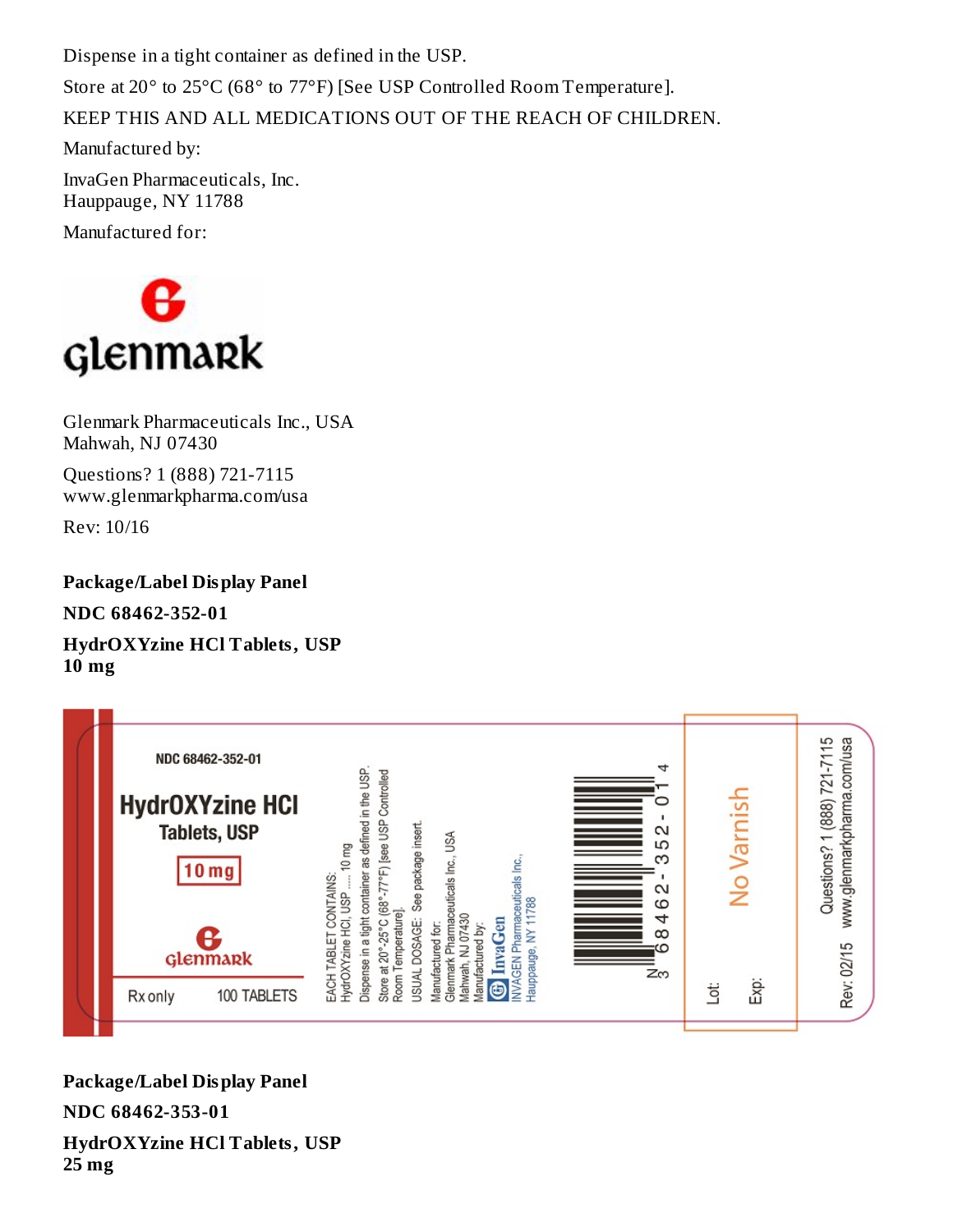

**Package/Label Display Panel NDC 68462-354-01 HydrOXYzine HCl Tablets, USP**

**50 mg**



#### **HYDROXYZINE HYDROCHLORIDE**

hydroxyzine hydrochloride tablet, film coated

| <b>Product Information</b>             |                         |                          |               |
|----------------------------------------|-------------------------|--------------------------|---------------|
| <b>Product Type</b>                    | HUMAN PRESCRIPTION DRUG | Item Code (Source)       | NDC:68462-352 |
| <b>Route of Administration</b><br>ORAL |                         |                          |               |
|                                        |                         |                          |               |
| <b>Active Ingredient/Active Moiety</b> |                         |                          |               |
|                                        | <b>Ingredient Name</b>  | <b>Basis of Strength</b> | Strength      |
|                                        |                         |                          |               |

HYDROXYZINE HYDROCHLORIDE

10 mg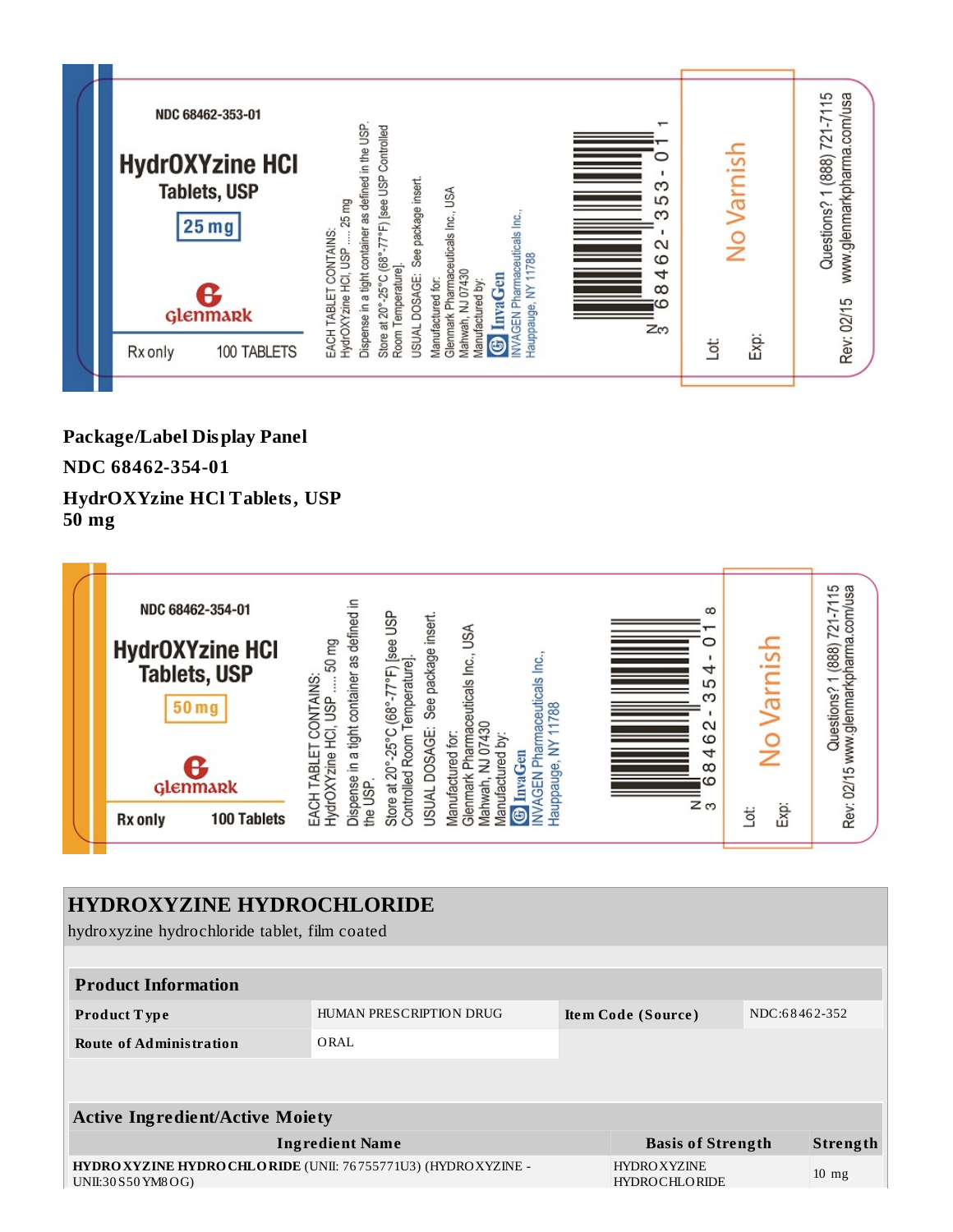|                              | <b>Inactive Ingredients</b>                 |                                                                  |                          |                             |                           |  |
|------------------------------|---------------------------------------------|------------------------------------------------------------------|--------------------------|-----------------------------|---------------------------|--|
| <b>Ingredient Name</b>       |                                             |                                                                  |                          | Strength                    |                           |  |
|                              | <b>SILICON DIO XIDE (UNII: ETJ7Z6 XBU4)</b> |                                                                  |                          |                             |                           |  |
|                              |                                             | CROSPOVIDONE (15 MPA.S AT 5%) (UNII: 68401960MK)                 |                          |                             |                           |  |
|                              |                                             | ANHYDROUS DIBASIC CALCIUM PHOSPHATE (UNII: L11K75P92J)           |                          |                             |                           |  |
|                              |                                             | LACTOSE MONOHYDRATE (UNII: EWQ57Q8I5X)                           |                          |                             |                           |  |
|                              |                                             | MAGNESIUM STEARATE (UNII: 70097M6I30)                            |                          |                             |                           |  |
|                              |                                             | CELLULOSE, MICRO CRYSTALLINE (UNII: OP1R32D61U)                  |                          |                             |                           |  |
|                              |                                             | SODIUM STARCH GLYCOLATE TYPE A POTATO (UNII: 5856J3G2A2)         |                          |                             |                           |  |
|                              | HYPROMELLOSES (UNII: 3NXW29V3WO)            |                                                                  |                          |                             |                           |  |
|                              | TITANIUM DIO XIDE (UNII: 15FIX9V2JP)        |                                                                  |                          |                             |                           |  |
|                              |                                             | <b>FERRIC OXIDE YELLOW (UNII: EX438O2MRT)</b>                    |                          |                             |                           |  |
|                              | <b>FERRIC OXIDE RED (UNII: 1K09F3G675)</b>  |                                                                  |                          |                             |                           |  |
|                              |                                             | POLYETHYLENE GLYCOL 400 (UNII: B697894SGQ)                       |                          |                             |                           |  |
|                              | POLYSORBATE 80 (UNII: 6OZP39ZG8H)           |                                                                  |                          |                             |                           |  |
|                              |                                             |                                                                  |                          |                             |                           |  |
|                              |                                             |                                                                  |                          |                             |                           |  |
|                              | <b>Product Characteristics</b>              |                                                                  |                          |                             |                           |  |
|                              | Color                                       | BROWN (beige)                                                    | <b>Score</b><br>no score |                             |                           |  |
|                              | <b>Shape</b>                                | <b>ROUND</b>                                                     | <b>Size</b><br>5mm       |                             |                           |  |
|                              | Flavor                                      |                                                                  | <b>Imprint Code</b>      |                             | IG;275                    |  |
|                              | <b>Contains</b>                             |                                                                  |                          |                             |                           |  |
|                              |                                             |                                                                  |                          |                             |                           |  |
|                              |                                             |                                                                  |                          |                             |                           |  |
| <b>Packaging</b>             |                                             |                                                                  |                          |                             |                           |  |
| #                            | <b>Item Code</b>                            | <b>Package Description</b>                                       |                          | <b>Marketing Start Date</b> | <b>Marketing End Date</b> |  |
|                              | 1 NDC:68462-352-01                          | 100 in 1 BOTTLE; Type 0: Not a Combination Product<br>02/01/2015 |                          |                             |                           |  |
|                              | 2 NDC:68462-352-05                          | 500 in 1 BOTTLE; Type 0: Not a Combination Product<br>02/01/2015 |                          |                             |                           |  |
|                              |                                             |                                                                  |                          |                             |                           |  |
|                              |                                             |                                                                  |                          |                             |                           |  |
| <b>Marketing Information</b> |                                             |                                                                  |                          |                             |                           |  |
|                              | <b>Marketing Category</b>                   | <b>Application Number or Monograph Citation</b>                  |                          | <b>Marketing Start Date</b> | <b>Marketing End Date</b> |  |
|                              | <b>ANDA</b>                                 | ANDA040812                                                       |                          | 02/01/2015                  |                           |  |
|                              |                                             |                                                                  |                          |                             |                           |  |

UNII:30 S50YM8OG) HYDROCHLORIDE HYDROCHLORIDE HYDROCHLORIDE HYDROCHLORIDE HYDROCHLORIDE HYDROCHLORIDE HYDROCHLO

| <b>HYDROXYZINE HYDROCHLORIDE</b>              |                         |                    |               |  |
|-----------------------------------------------|-------------------------|--------------------|---------------|--|
| hydroxyzine hydrochloride tablet, film coated |                         |                    |               |  |
|                                               |                         |                    |               |  |
| <b>Product Information</b>                    |                         |                    |               |  |
| <b>Product Type</b>                           | HUMAN PRESCRIPTION DRUG | Item Code (Source) | NDC:68462-353 |  |
| <b>Route of Administration</b>                | ORAL                    |                    |               |  |
|                                               |                         |                    |               |  |
|                                               |                         |                    |               |  |
| <b>Active Ingredient/Active Moiety</b>        |                         |                    |               |  |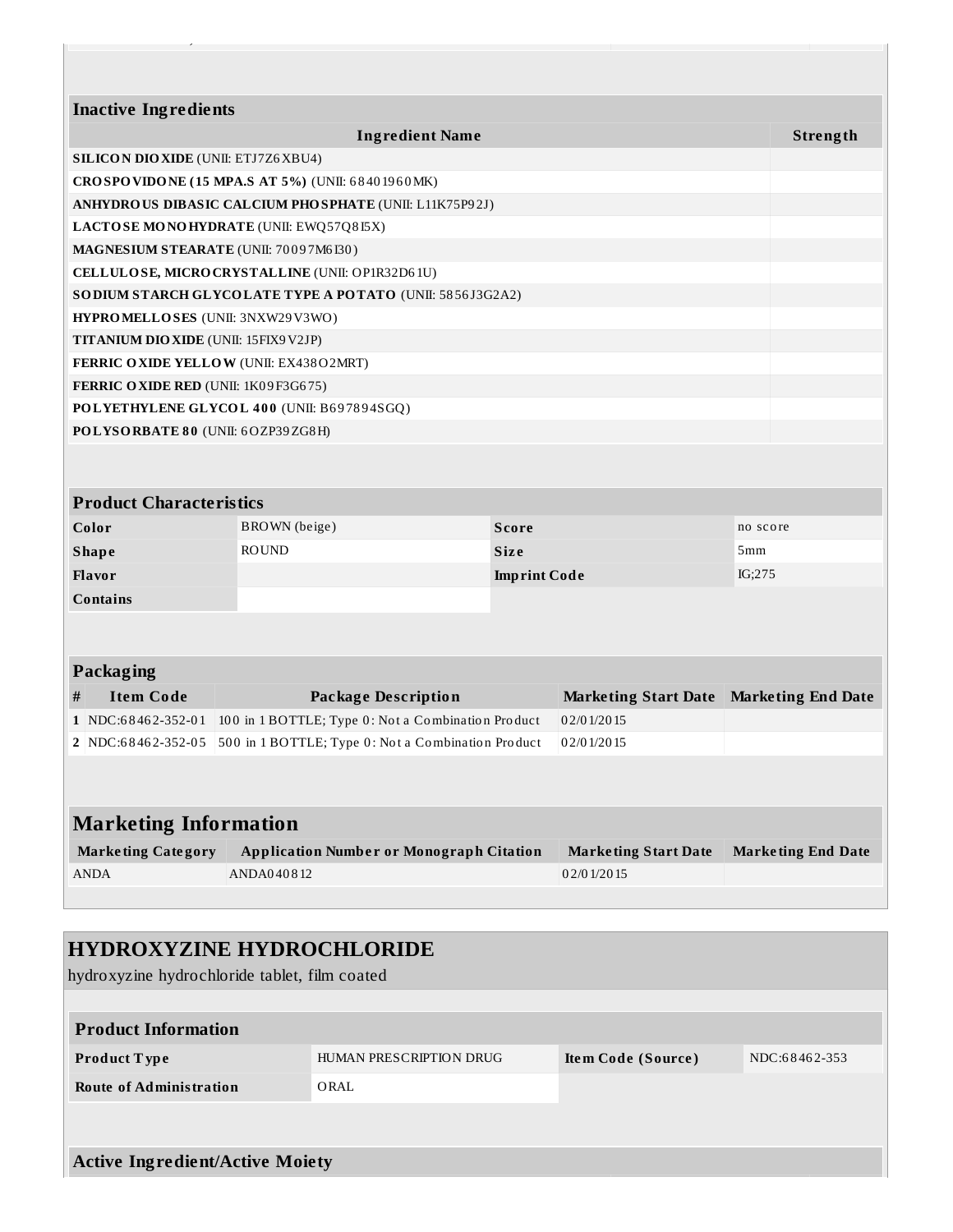| <b>Ingredient Name</b>                                                                 |                                                                         |                     |                             | Strength<br><b>Basis of Strength</b> |                           |  |
|----------------------------------------------------------------------------------------|-------------------------------------------------------------------------|---------------------|-----------------------------|--------------------------------------|---------------------------|--|
| UNII:30 S50 YM8 OG)                                                                    | HYDRO XYZINE HYDRO CHLORIDE (UNII: 76755771U3) (HYDRO XYZINE -          |                     | <b>HYDRO XYZINE</b>         | <b>HYDROCHLORIDE</b>                 |                           |  |
|                                                                                        |                                                                         |                     |                             |                                      |                           |  |
| <b>Inactive Ingredients</b>                                                            |                                                                         |                     |                             |                                      |                           |  |
|                                                                                        | <b>Ingredient Name</b>                                                  |                     |                             |                                      | Strength                  |  |
| <b>SILICON DIO XIDE (UNII: ETJ7Z6 XBU4)</b>                                            |                                                                         |                     |                             |                                      |                           |  |
|                                                                                        | CROSPOVIDONE (15 MPA.S AT 5%) (UNII: 68401960MK)                        |                     |                             |                                      |                           |  |
|                                                                                        | ANHYDROUS DIBASIC CALCIUM PHOSPHATE (UNII: L11K75P92J)                  |                     |                             |                                      |                           |  |
|                                                                                        | LACTOSE MONOHYDRATE (UNII: EWQ57Q8I5X)                                  |                     |                             |                                      |                           |  |
| MAGNESIUM STEARATE (UNII: 70097M6I30)                                                  |                                                                         |                     |                             |                                      |                           |  |
|                                                                                        | CELLULOSE, MICRO CRYSTALLINE (UNII: OP1R32D61U)                         |                     |                             |                                      |                           |  |
|                                                                                        | SODIUM STARCH GLYCOLATE TYPE A POTATO (UNII: 5856J3G2A2)                |                     |                             |                                      |                           |  |
| HYPROMELLOSES (UNII: 3NXW29V3WO)                                                       |                                                                         |                     |                             |                                      |                           |  |
| TITANIUM DIO XIDE (UNII: 15FIX9V2JP)                                                   |                                                                         |                     |                             |                                      |                           |  |
| FERRIC OXIDE YELLOW (UNII: EX438O2MRT)                                                 |                                                                         |                     |                             |                                      |                           |  |
| FERRIC OXIDE RED (UNII: 1K09F3G675)                                                    |                                                                         |                     |                             |                                      |                           |  |
|                                                                                        | POLYETHYLENE GLYCOL 400 (UNII: B697894SGQ)                              |                     |                             |                                      |                           |  |
| POLYSORBATE 80 (UNII: 6OZP39ZG8H)                                                      |                                                                         |                     |                             |                                      |                           |  |
|                                                                                        |                                                                         |                     |                             |                                      |                           |  |
| <b>Product Characteristics</b>                                                         |                                                                         |                     |                             |                                      |                           |  |
| Color                                                                                  | BROWN (beige)                                                           | <b>Score</b>        |                             | no score                             |                           |  |
| <b>Shape</b>                                                                           | <b>ROUND</b>                                                            | <b>Size</b><br>7mm  |                             |                                      |                           |  |
| Flavor                                                                                 |                                                                         | <b>Imprint Code</b> |                             | IG;276                               |                           |  |
| <b>Contains</b>                                                                        |                                                                         |                     |                             |                                      |                           |  |
|                                                                                        |                                                                         |                     |                             |                                      |                           |  |
|                                                                                        |                                                                         |                     |                             |                                      |                           |  |
| <b>Packaging</b>                                                                       |                                                                         |                     |                             |                                      |                           |  |
| <b>Item Code</b><br>#                                                                  | <b>Package Description</b><br>Marketing Start Date   Marketing End Date |                     |                             |                                      |                           |  |
| 1 NDC:68462-353-01                                                                     | 02/01/2015<br>100 in 1 BOTTLE; Type 0: Not a Combination Product        |                     |                             |                                      |                           |  |
| 500 in 1 BOTTLE; Type 0: Not a Combination Product<br>02/01/2015<br>2 NDC:68462-353-05 |                                                                         |                     |                             |                                      |                           |  |
|                                                                                        |                                                                         |                     |                             |                                      |                           |  |
|                                                                                        |                                                                         |                     |                             |                                      |                           |  |
| <b>Marketing Information</b>                                                           |                                                                         |                     |                             |                                      |                           |  |
| <b>Marketing Category</b>                                                              | <b>Application Number or Monograph Citation</b>                         |                     | <b>Marketing Start Date</b> |                                      | <b>Marketing End Date</b> |  |
| <b>ANDA</b>                                                                            | ANDA040812                                                              |                     | 02/01/2015                  |                                      |                           |  |
|                                                                                        |                                                                         |                     |                             |                                      |                           |  |

# **HYDROXYZINE HYDROCHLORIDE**

hydroxyzine hydrochloride tablet, film coated

| <b>Product Information</b>     |                         |                    |               |  |
|--------------------------------|-------------------------|--------------------|---------------|--|
| <b>Product Type</b>            | HUMAN PRESCRIPTION DRUG | Item Code (Source) | NDC:68462-354 |  |
| <b>Route of Administration</b> | ORAL                    |                    |               |  |